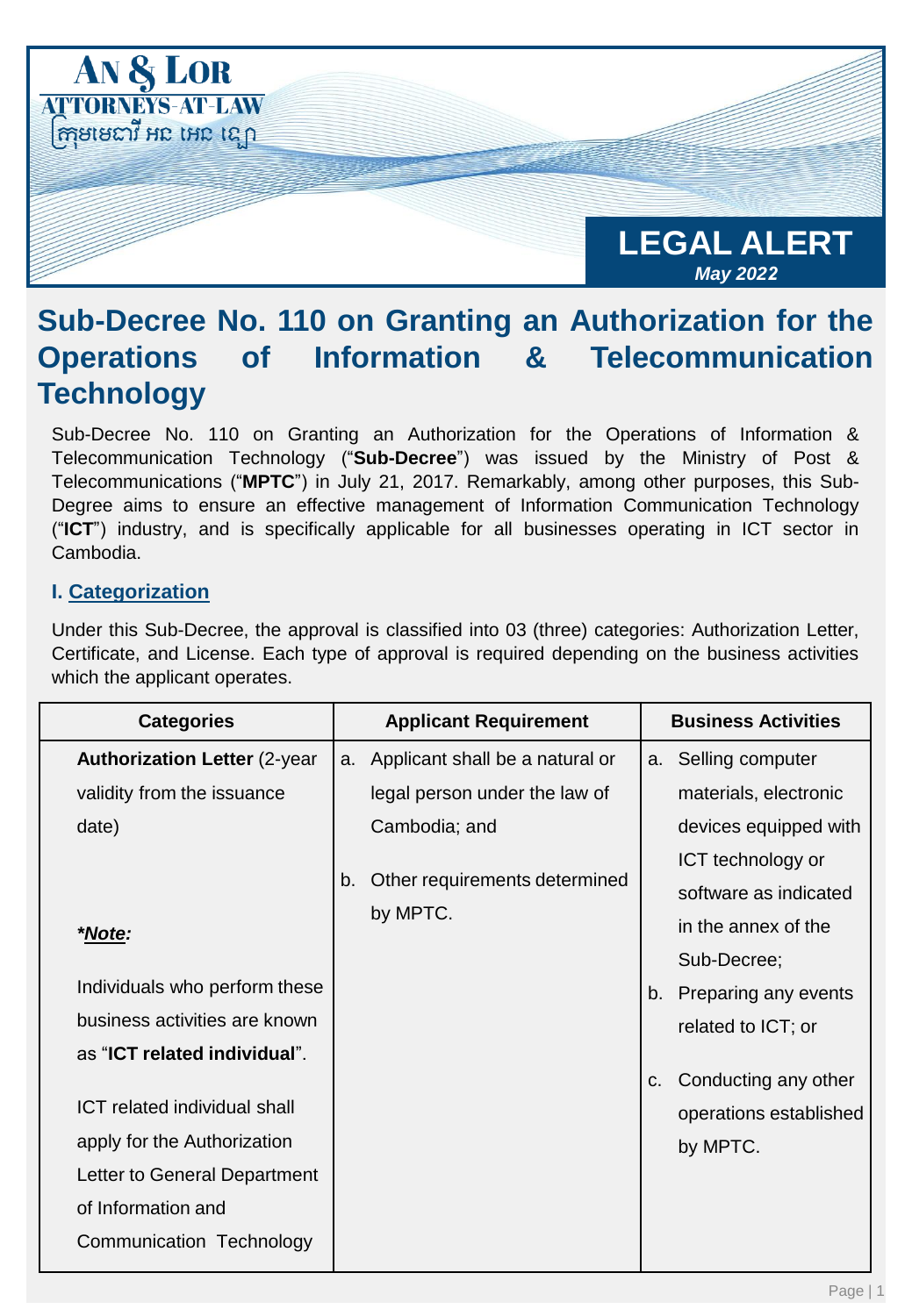| ("GDICT") or Provincial<br>Department of Posts and |                                       |                                            |
|----------------------------------------------------|---------------------------------------|--------------------------------------------|
| Telecommunications of                              |                                       |                                            |
| MPTC.                                              |                                       |                                            |
|                                                    |                                       |                                            |
| <b>Certificate</b> (3-year validity                | Applicant shall be a natural or<br>a. | A recognized agency<br>a.                  |
| from the issuance date)                            | legal person under the law of         | qualified for                              |
|                                                    | Cambodia;                             | importing, supplying,<br>and/or delivering |
|                                                    | b. Applicant shall have sufficient    | computer materials or                      |
| *Note:                                             | technology and human                  | electronic devices                         |
|                                                    | resource in various operations        | equipped with ICT                          |
| Individuals who perform                            | determined by MPTC; and               | technology or                              |
| these business activities are                      | Other requirements determined<br>C.   | software;                                  |
| known as "ICT related<br>individual".              | by MPTC.                              | Recognizing on the<br>b.                   |
|                                                    |                                       | specification of                           |
|                                                    |                                       | computer materials or                      |
| <b>ICT related individual shall</b>                |                                       | electronic devices                         |
| apply for the Certificate to                       |                                       | equipped with ICT                          |
| <b>GDICT or Provincial</b>                         |                                       | technology;                                |
| Department of Posts and                            |                                       | Inventing,<br>C.                           |
| Telecommunications of<br>MPTC.                     |                                       | assembling, or                             |
|                                                    |                                       | installing computer                        |
|                                                    |                                       | materials and                              |
|                                                    |                                       | electronic devices.                        |
|                                                    |                                       | equipped with ICT<br>technology and        |
|                                                    |                                       | software;                                  |
|                                                    |                                       |                                            |
|                                                    |                                       | Exporting/importing or<br>d.               |
|                                                    |                                       | delivering computer                        |
|                                                    |                                       | components,<br>electronic devices          |
|                                                    |                                       | equipped with ICT                          |
|                                                    |                                       | technology or                              |
|                                                    |                                       | software;                                  |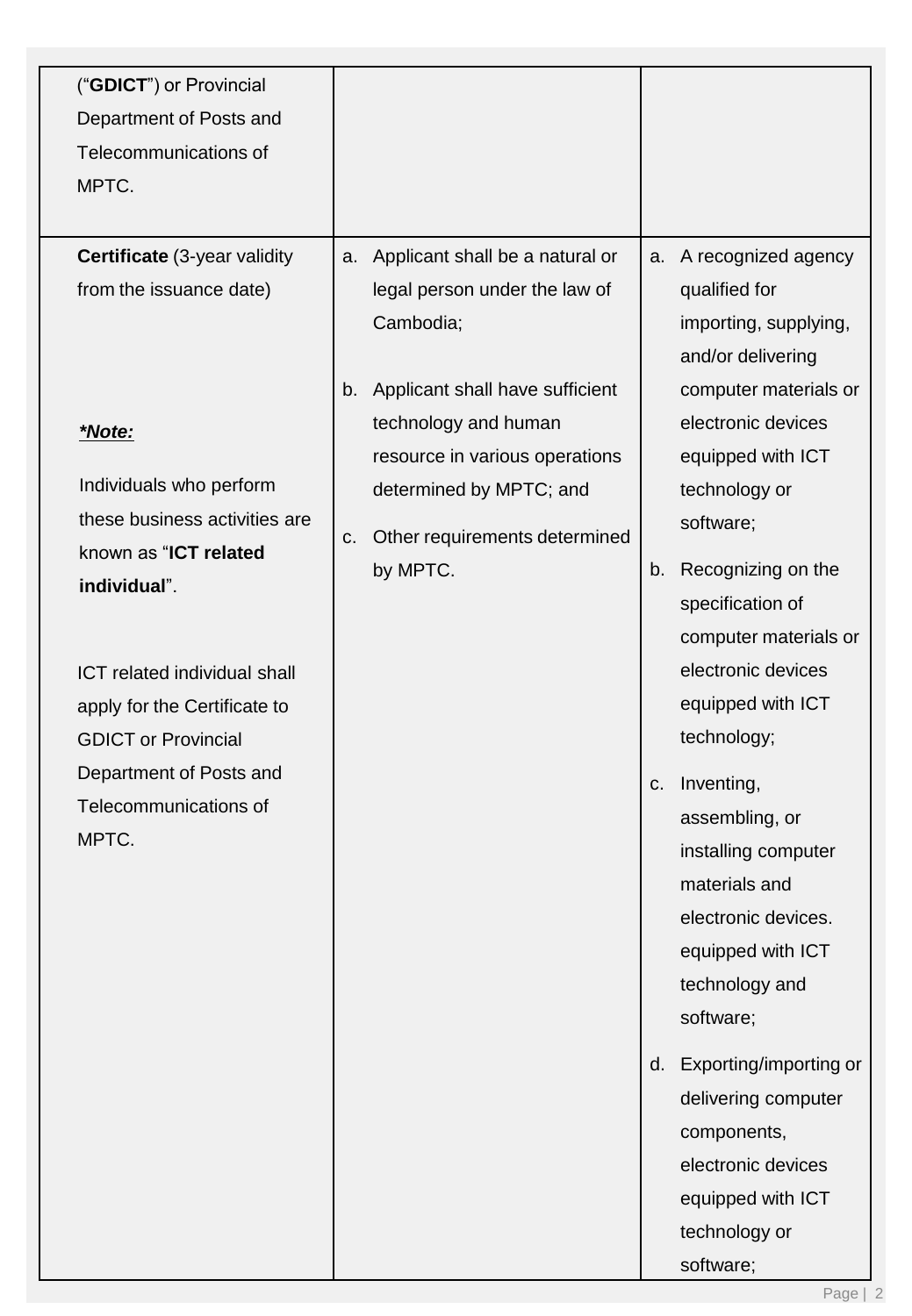|                                                                                                                                                                                                     |                                                                                                                                                                                                                                                                                                                                                                                                                                                                                                                                                                                                                                                                                                                | е.       | Online services;                                                                                                                                                                                                                                                                                                |
|-----------------------------------------------------------------------------------------------------------------------------------------------------------------------------------------------------|----------------------------------------------------------------------------------------------------------------------------------------------------------------------------------------------------------------------------------------------------------------------------------------------------------------------------------------------------------------------------------------------------------------------------------------------------------------------------------------------------------------------------------------------------------------------------------------------------------------------------------------------------------------------------------------------------------------|----------|-----------------------------------------------------------------------------------------------------------------------------------------------------------------------------------------------------------------------------------------------------------------------------------------------------------------|
|                                                                                                                                                                                                     |                                                                                                                                                                                                                                                                                                                                                                                                                                                                                                                                                                                                                                                                                                                | f.<br>g. | Providing consultation<br>and technical services<br>on ICT with the view<br>of profit purpose; or<br>Other operations<br>determined by MPTC.                                                                                                                                                                    |
| License (15-year validity<br>from issuance date)<br>**Individuals who perform<br>these business activities are<br>known as "ICT operator".<br>ICT operator shall apply for<br>the License to GDICT. | Applicant shall be a natural or<br>a.<br>legal person under the law of<br>Cambodia;<br>Applicant shall have sufficient<br>b.<br>technology and human<br>resource in various operations<br>determined by MPTC;<br>Applicant shall have a clear<br>C.<br>company management<br>structure that setting out the<br>responsibilities and duties to<br>ensure accountability,<br>transparency, efficiency, and<br>good corporate governance;<br>Applicant shall have definite<br>d.<br>investment plan on labor and<br>technical aspect of the<br>project(s);<br>Applicant shall make<br>е.<br>guarantee deposit and<br>application fee payment<br>determined by MPTC and<br>Ministry of Economy and<br>Finance; and | b.<br>C. | a. Producing or<br>assembling computer<br>materials, electronic<br>devices equipped<br>with ICT technology<br>or software for<br>industrial purposes;<br>Establishing and<br>operating data center<br>business;<br><b>Establishing ICT</b><br>industrial park; or<br>d. Other operations<br>determined by MPTC. |
|                                                                                                                                                                                                     | Other requirements determined<br>f.<br>by MPTC.                                                                                                                                                                                                                                                                                                                                                                                                                                                                                                                                                                                                                                                                |          |                                                                                                                                                                                                                                                                                                                 |